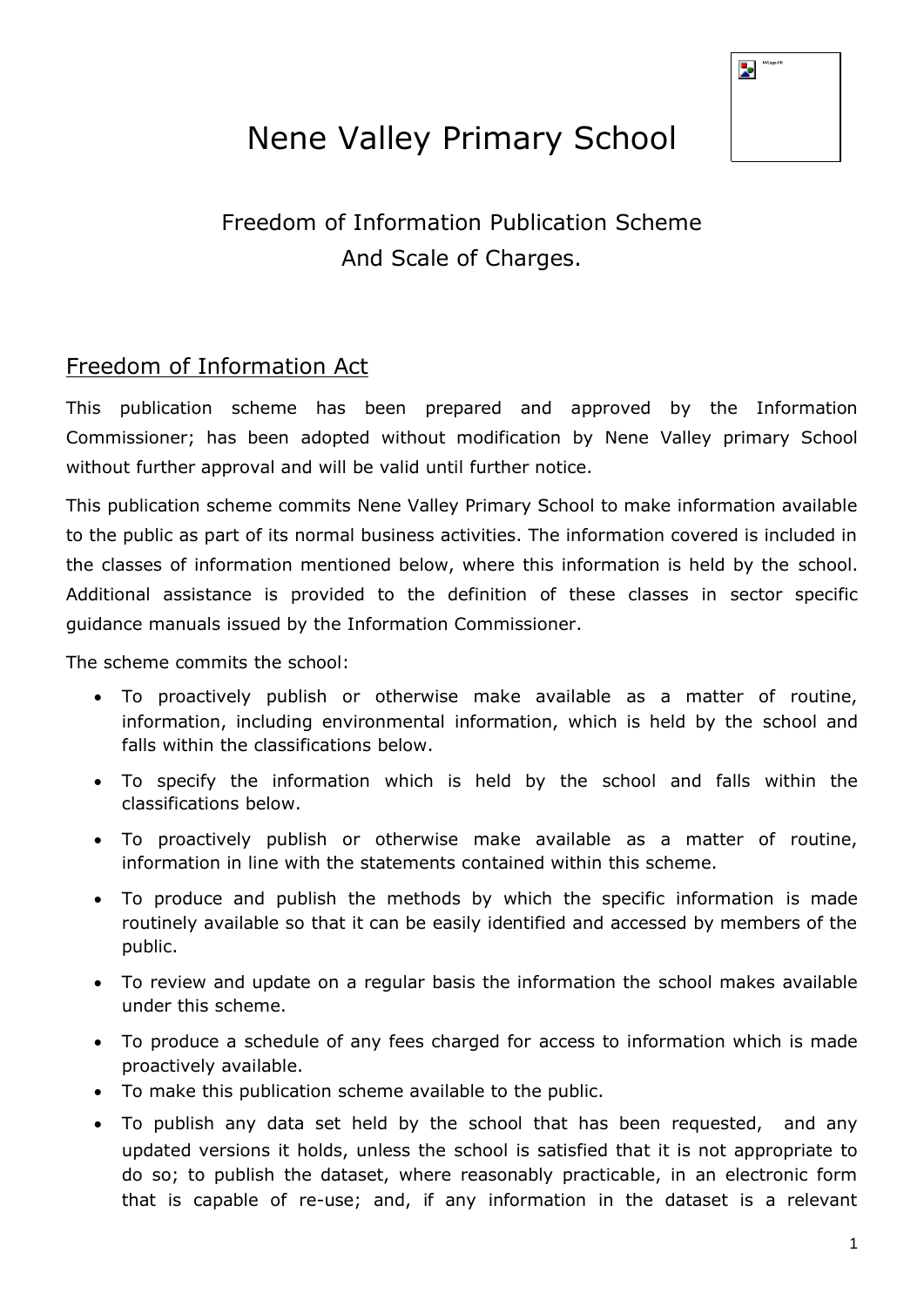copyright work and the school is the only owner, to make the information available for re-use under the terms of the Re-use of Public Sector Information Regulations 2015, if they apply, and otherwise under the terms of the Freedom of Information Act section 19.

The term 'dataset' is defined in section 11(5) of the Freedom of Information Act. The term 'relevant copyright work' is defined in section 19(8) of that Act.

#### Classes of information

#### **Who we are and what we do.**

Organisational information, locations and contacts, constitutional and legal governance.

#### **What we spend and how we spend it.**

Financial information relating to projected and actual income and expenditure, tendering, procurement and contracts.

#### **What our priorities are and how we are doing.**

Strategy and performance information, plans, assessments, inspections and reviews.

#### **How we make decisions.**

Policy proposals and decisions. Decision making processes, internal criteria and procedures, consultations.

#### **Our policies and procedures.**

Current written protocols for delivering our functions and responsibilities.

#### **Lists and registers.**

Information held in registers required by law and other lists and registers relating to the functions of the school.

#### **The services we offer.**

Advice and guidance, booklets and leaflets, transactions and media releases. A description of the services offered.

The classes of information will not generally include:

• Information, the disclosure of which is prevented by law, or exempt under the Freedom of Information Act, or is otherwise properly considered to be protected from disclosure.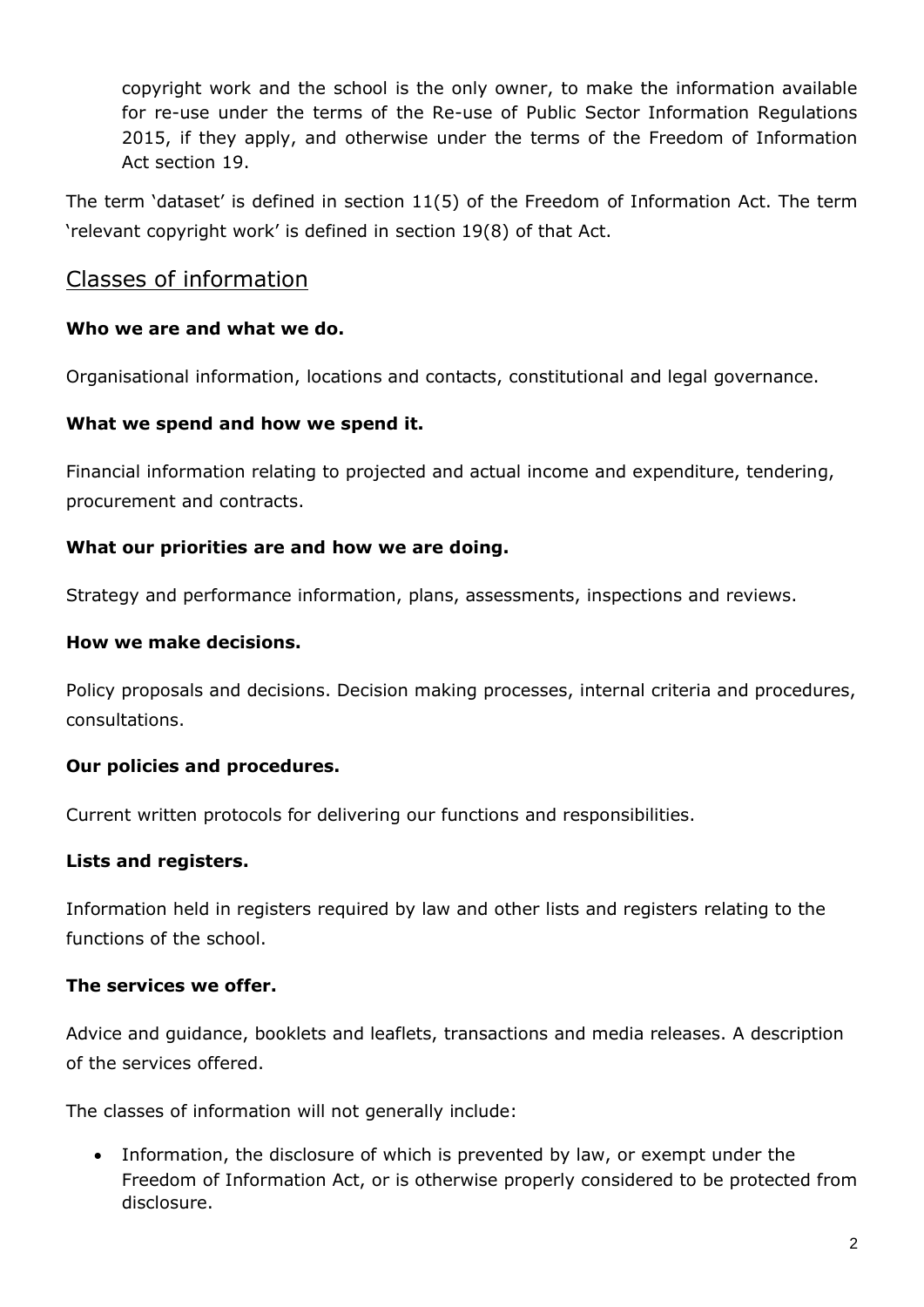- Information in draft form.
- Information that is no longer readily available as it is contained in files that have been placed in archive storage, or is difficult to access for similar reasons.

#### **The method by which information published under this scheme will be made**

#### **available:**

The school will indicate clearly to the public what information is covered by this scheme and how it can be obtained.

Where it is within the capability of the school, information will be provided on a website. Where it is impracticable to make information available on a website or when an individual does not wish to access the information by the website, the school will indicate how information can be obtained by other means and provide it by those means.

In exceptional circumstances some information may be available only by viewing in person. Where this manner is specified, contact details will be provided. An appointment to view the information will be arranged within a reasonable timescale.

Information will be provided in the language in which it is held or in such other language that is legally required. Where the school is legally required to translate any information, it will do so.

Obligations under disability and discrimination legislation and any other legislation to provide information in other forms and formats will be adhered to when providing information in accordance with this scheme.

#### **Charges which may be made for information published under this scheme:**

The purpose of this scheme is to make the maximum amount of information readily available at minimum inconvenience and cost to the public. Charges made by the school for routinely published material will be justified and transparent and kept to a minimum.

Material which is published and accessed on a website will be provided free of charge.

Charges may be made for information subject to a charging regime specified by Parliament.

Charges may be made for actual disbursements incurred such as: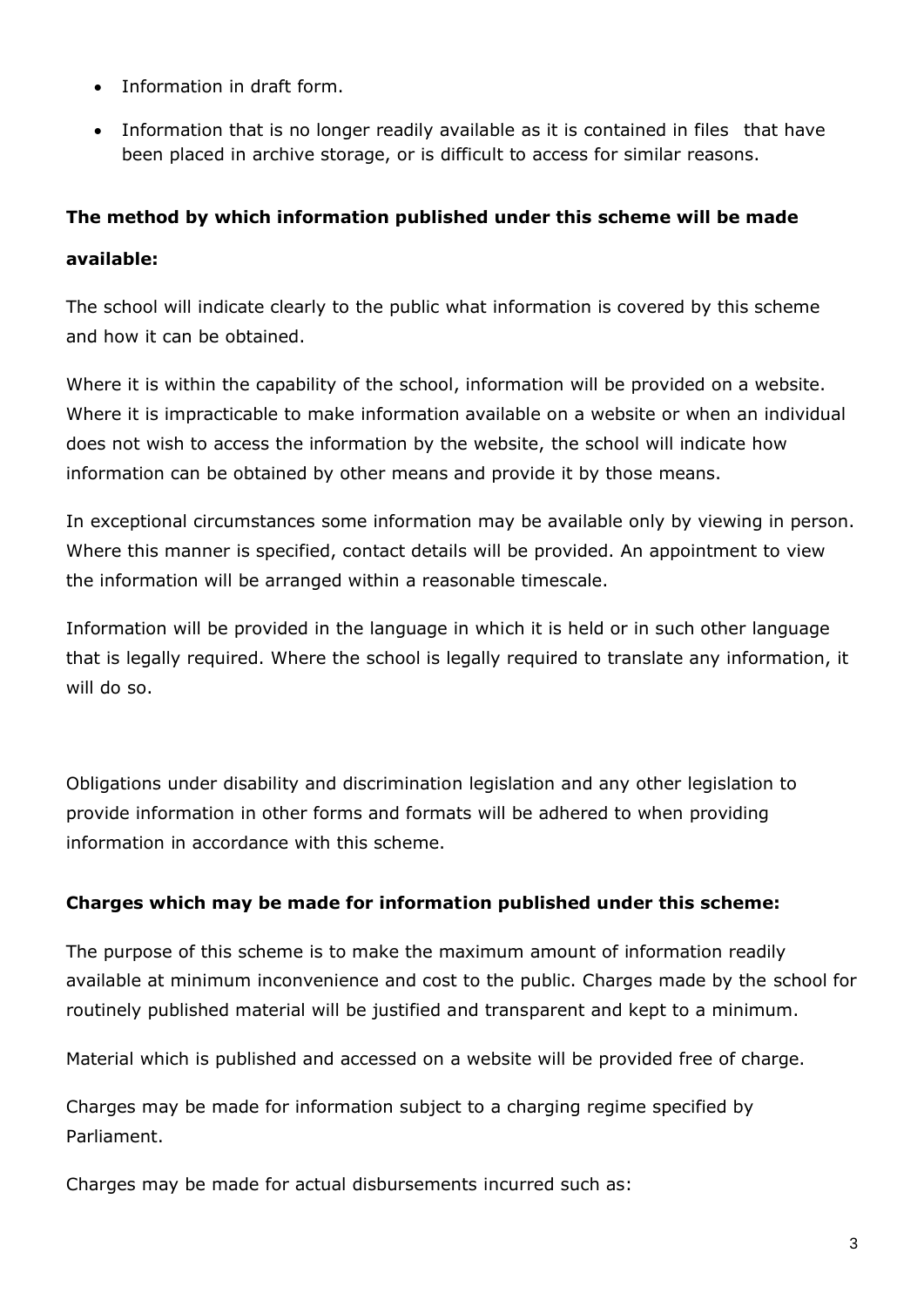- Photocopying,
- postage and packaging,
- the costs directly incurred as a result of viewing information

Charges may also be made for information provided under this scheme where they are legally authorised, they are in all the circumstances, including the general principles of the right of access to information held by public authorities, justified and are in accordance with a published schedule or schedules of fees which is readily available to the public.

Charges may also be made for making datasets (or parts of datasets) that are relevant copyright works available for re-use. These charges will be in accordance with the terms of the Re-use of Public Sector Information Regulations 2015, where they apply, or with regulations made under section 11B of the Freedom of Information Act, or with other statutory powers of the public school.

If a charge is to be made, confirmation of the payment due will be given before the information is provided. Payment may be requested prior to provision of the information.

#### Written requests

Information held by a public school that is not published under this scheme can be requested in writing, when its provision will be considered in accordance with the provisions of the Freedom of Information Act.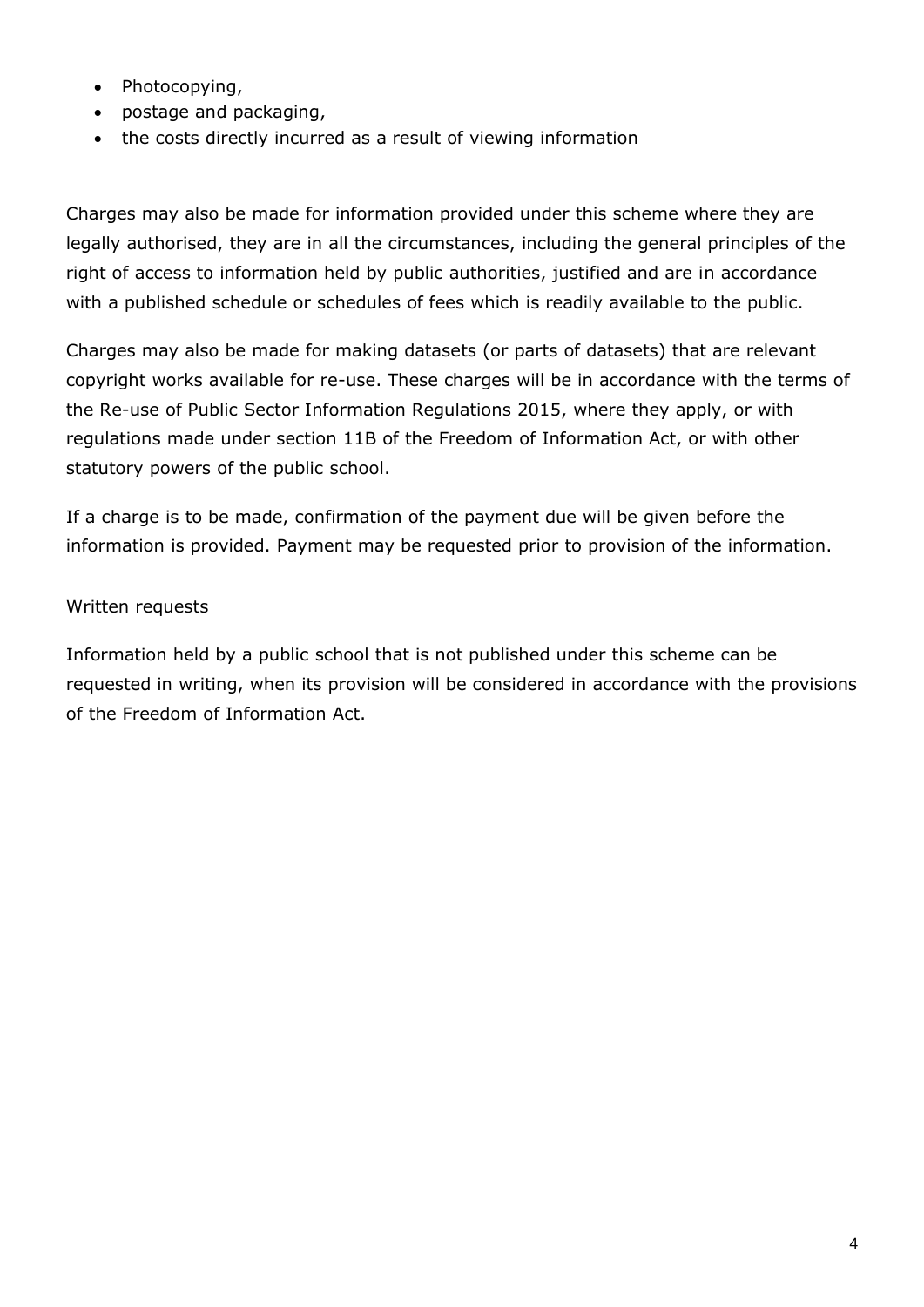## **Guide to Information available from Nene Valley Primary School under the model publication scheme**

| <b>Information to be published</b>                                                                                                                   | <b>How the information</b><br>can be obtained                                                       | Cost                 |
|------------------------------------------------------------------------------------------------------------------------------------------------------|-----------------------------------------------------------------------------------------------------|----------------------|
| Class1 - Who we are and what we do<br>(Organisational information, structures, locations and contacts)<br>This will be current information only      |                                                                                                     |                      |
| Who's who in the school                                                                                                                              | <b>Website</b><br>www.nenevalleyprimary.net<br><b>Hard copy</b><br>available from the school office | Free<br>5p per sheet |
| Who's who on the governing body and the basis of their appointment                                                                                   | <b>Website</b><br>www.nenevalleyprimary.net<br><b>Hard copy</b><br>available from the school office | Free<br>5p per sheet |
| <b>Instrument of Government</b>                                                                                                                      | <b>Hard copy</b><br>available from the school office                                                | 5p per sheet         |
| Contact details for the Head teacher and for the governing body (named contacts where<br>possible with telephone number and email address (if used)) | <b>Website</b><br>www.nenevalleyprimary.net<br><b>Hard copy</b><br>available from the school office | Free<br>5p per sheet |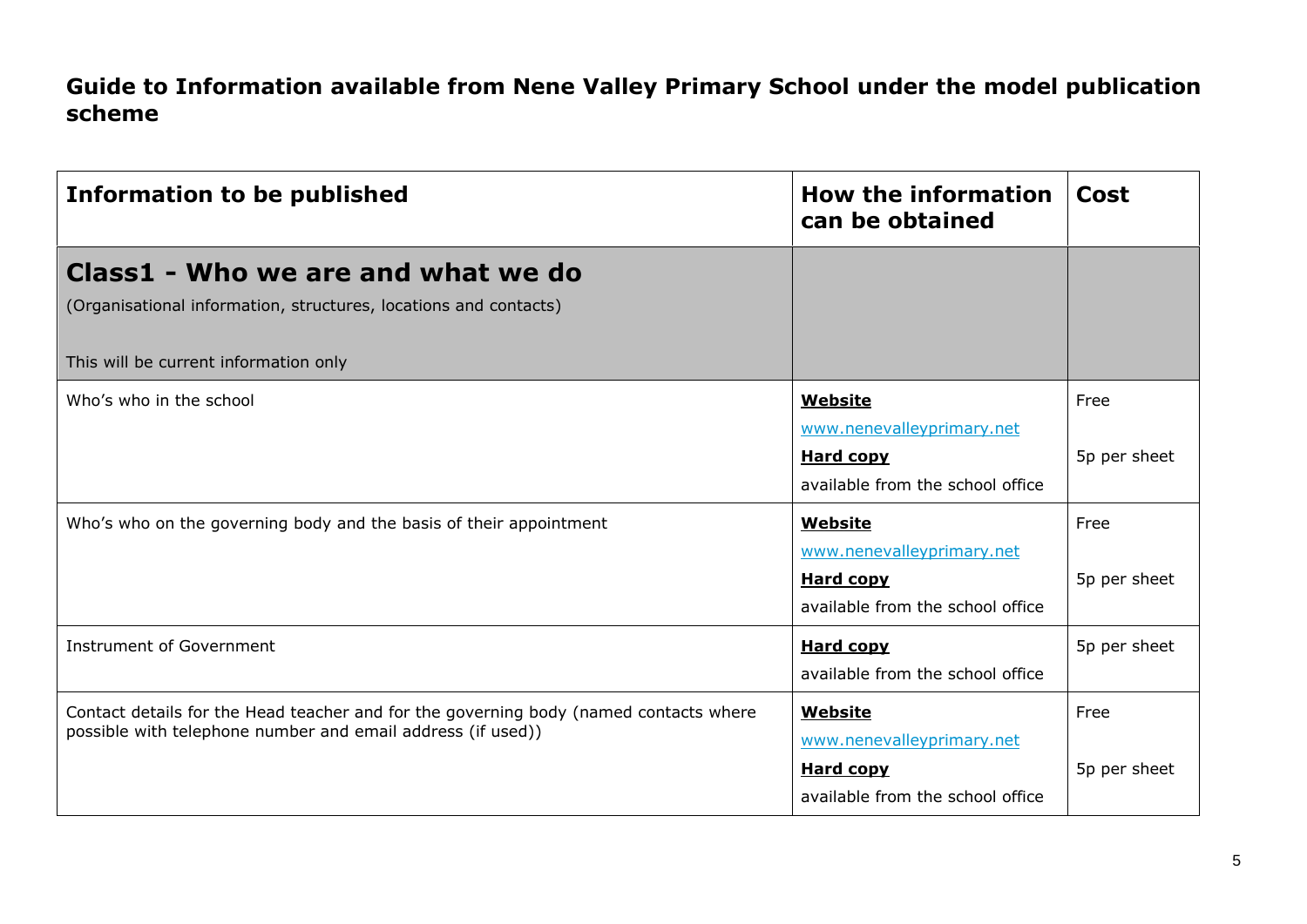| School prospectus                                                                                                                                                                                                                   |                                                                                                                          |                      |
|-------------------------------------------------------------------------------------------------------------------------------------------------------------------------------------------------------------------------------------|--------------------------------------------------------------------------------------------------------------------------|----------------------|
| <b>Annual Report</b>                                                                                                                                                                                                                |                                                                                                                          |                      |
| Staffing structure                                                                                                                                                                                                                  | <b>Website</b><br>www.own-trust.education<br>(Within Pay Policy)<br><b>Hard copy</b><br>available from the school office | Free<br>5p per sheet |
| School session times and term dates                                                                                                                                                                                                 | <b>Website</b><br>www.nenevalleyprimary.net<br><b>Hard copy</b><br>available from the school office                      | Free<br>5p per sheet |
| Class $2$ – What we spend and how we spend it<br>(Financial information relating to projected and actual income and expenditure,<br>procurement, contracts and financial audit)<br>Current and previous financial year as a minimum |                                                                                                                          |                      |
| Annual budget plan and financial statements                                                                                                                                                                                         | <b>Hard copy</b><br>available from the school office                                                                     | 5p per sheet         |
| Capital funding                                                                                                                                                                                                                     | <b>Hard copy</b><br>available from the school office                                                                     | 5p per sheet         |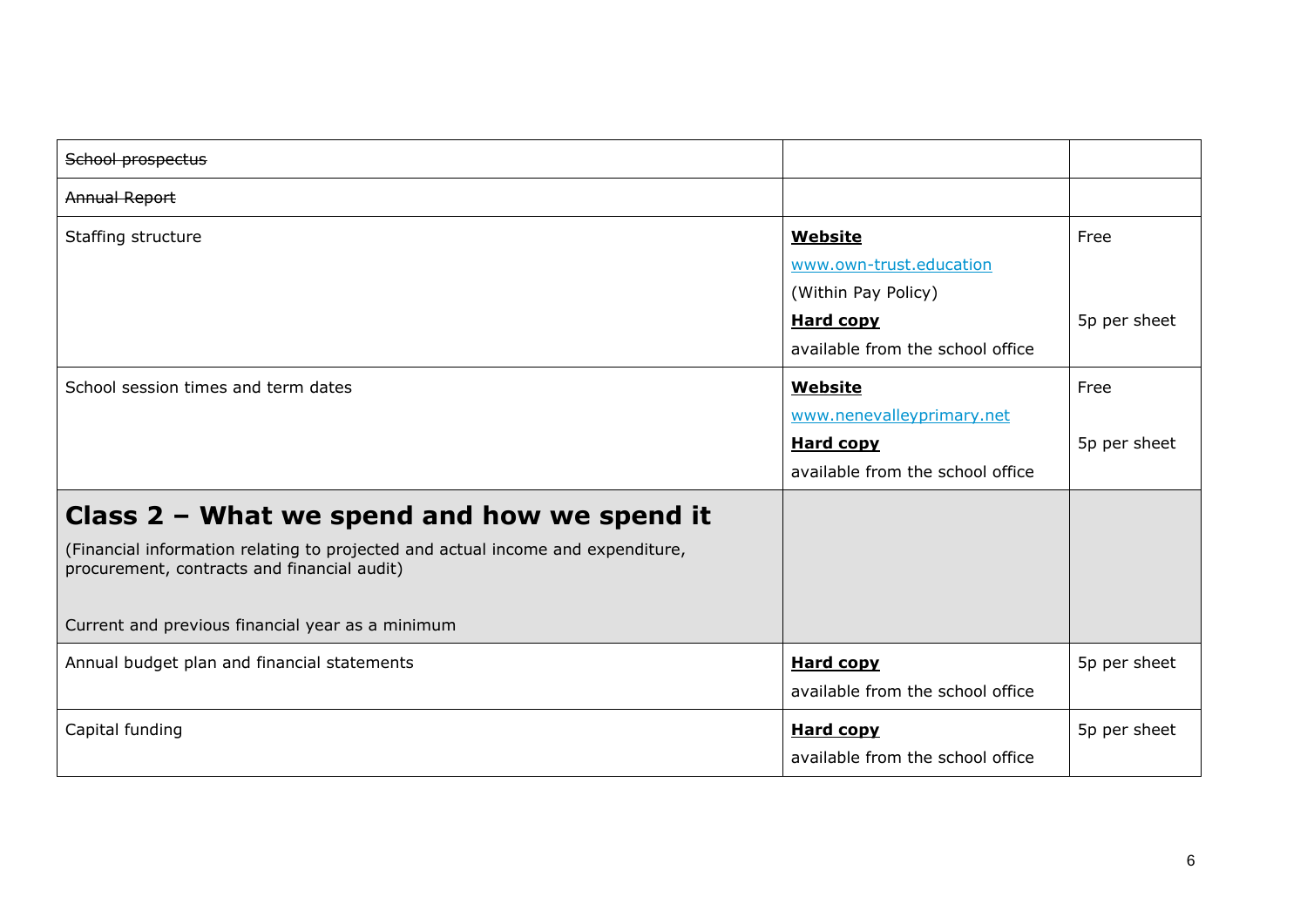| Financial audit reports                                                                                                                                                                                                                              | <b>Hard copy</b><br>available from the school office             | 5p per sheet |
|------------------------------------------------------------------------------------------------------------------------------------------------------------------------------------------------------------------------------------------------------|------------------------------------------------------------------|--------------|
| Details of expenditure items over £2000 - published annually                                                                                                                                                                                         | <b>Hard copy</b><br>available from the school office             | 5p per sheet |
| Additional funding                                                                                                                                                                                                                                   | <b>Hard copy</b><br>available from the school office             | 5p per sheet |
| Procurement and contracts the school has entered into, or information relating to / a link<br>to information held by an organisation which has done so on its behalf (for example, a<br>local school or diocese).                                    | <b>Hard copy</b><br>available from the school office             | 5p per sheet |
| Pay policy                                                                                                                                                                                                                                           | Website<br>www.own-trust.education                               | Free         |
|                                                                                                                                                                                                                                                      | <b>Hard copy</b><br>available from the school office             | 5p per sheet |
| Staff allowances and expenses that can be incurred or claimed, with totals paid to<br>individual senior staff members (Senior Leadership Team or equivalent, whose basic<br>actual salary is at least £60,000 per annum) by reference to categories. | <b>Hard copy</b><br>available from the school office             | 5p per sheet |
| Staffing and grading structure                                                                                                                                                                                                                       | <b>Website</b><br>www.own-trust.education<br>(Within Pay Policy) | Free         |
|                                                                                                                                                                                                                                                      | <b>Hard copy</b><br>available from the school office             | 5p per sheet |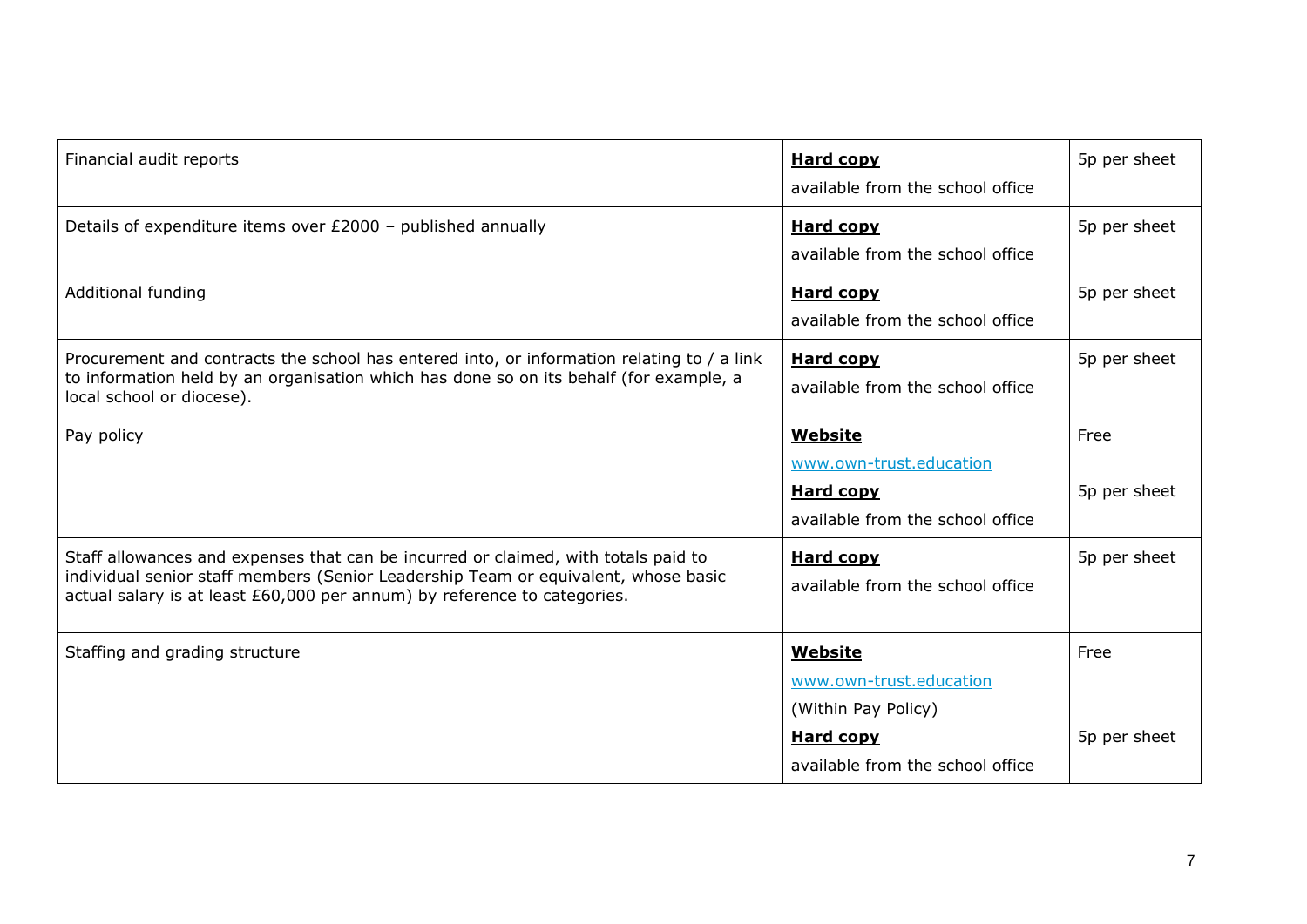| Governors' allowances | <u>Website</u>                   | Free         |
|-----------------------|----------------------------------|--------------|
|                       | www.nenevalleyprimary.net        |              |
|                       | (Policy Section)                 |              |
|                       | <b>Hard copy</b>                 | 5p per sheet |
|                       | available from the school office |              |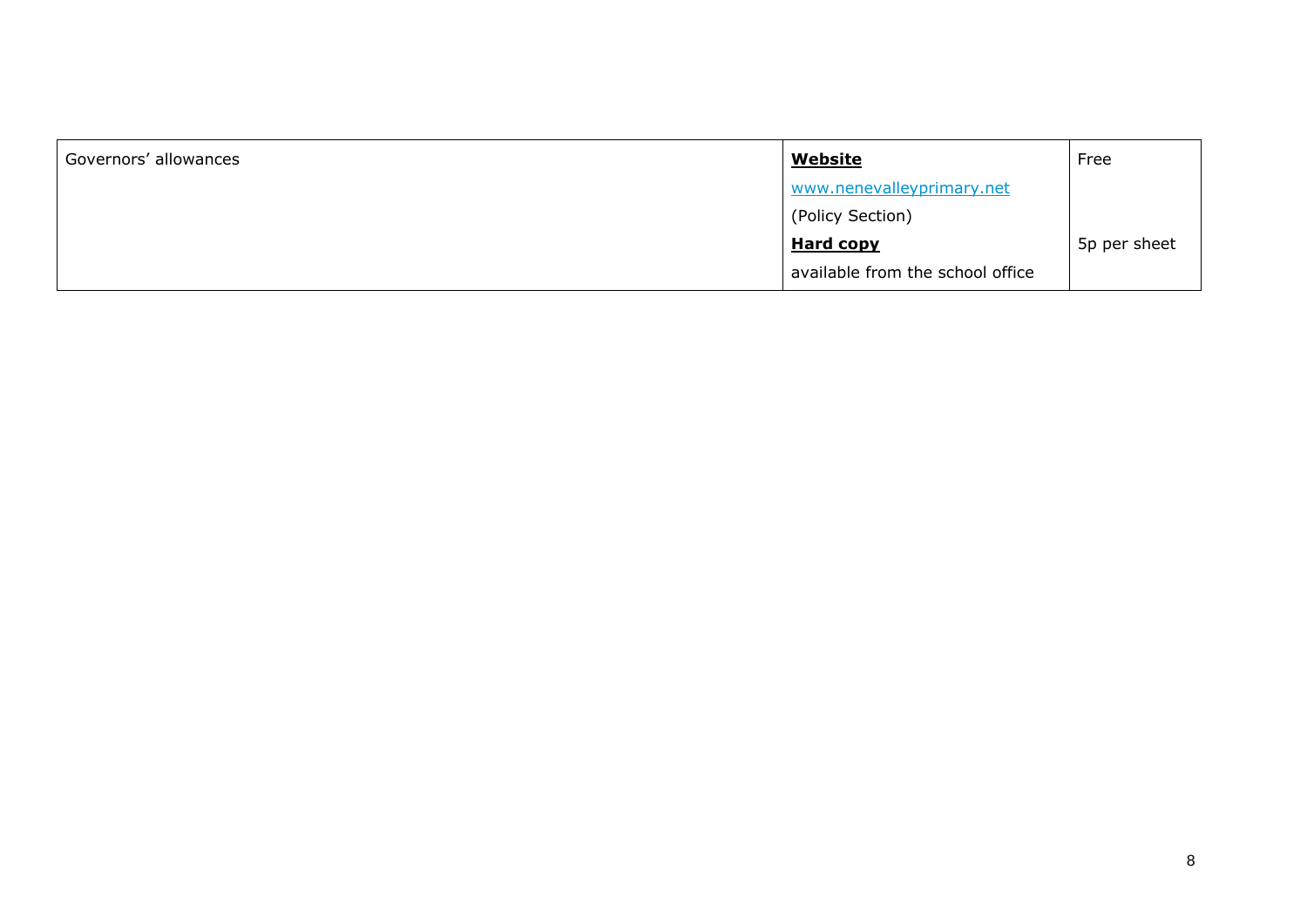| Class $3$ – What our priorities are and how we are<br>doing                                                                                |                                                                                                                     |                      |
|--------------------------------------------------------------------------------------------------------------------------------------------|---------------------------------------------------------------------------------------------------------------------|----------------------|
| (Strategies and plans, performance indicators, audits, inspections and reviews)                                                            |                                                                                                                     |                      |
| Current information as a minimum                                                                                                           |                                                                                                                     |                      |
| School profile<br>Government supplied performance data<br>$\bullet$<br>The latest Ofsted report<br>$\bullet$<br>- Summary<br>- Full report | <b>Website</b><br>www.nenevalleyprimary.net<br>(some links)<br><b>Hard copy</b><br>available from the school office | Free<br>5p per sheet |
| Performance management policy and procedures adopted by the governing body.                                                                | <b>Hard copy</b><br>available from the school office                                                                | 5p per sheet         |
| Performance data                                                                                                                           | <b>Hard copy</b><br>available from the school office                                                                | 5p per sheet         |
| Schools future plans                                                                                                                       | <b>Hard copy</b><br>available from the school office                                                                | 5p per sheet         |
| Every Child Matters - policies and procedures                                                                                              |                                                                                                                     |                      |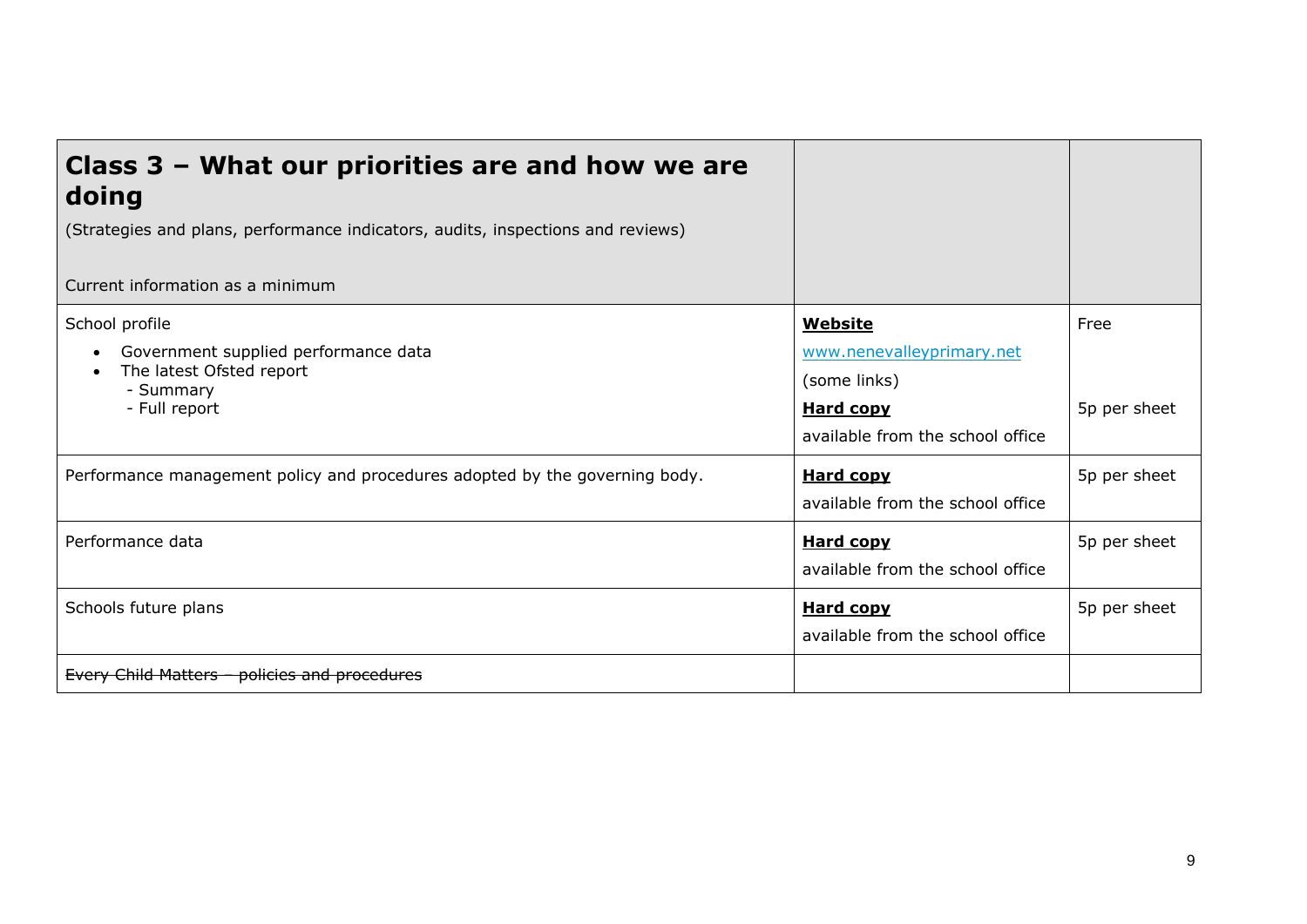| Class 4 - How we make decisions<br>(Decision making processes and records of decisions)<br>Current and previous three years as a minimum                                        |                                                                                             |              |
|---------------------------------------------------------------------------------------------------------------------------------------------------------------------------------|---------------------------------------------------------------------------------------------|--------------|
| Admissions policy/decisions (not individual admission decisions)                                                                                                                | <b>OWN Trust</b><br>https://www.own-<br>trust.education/page/?title=Admis<br>$sions&pid=27$ | Free         |
| Agendas of meetings of the governing body and (if held) its sub-committees                                                                                                      | <b>Hard copy</b><br>available from the school office                                        | 5p per sheet |
| Minutes of meetings (as above) $-$ n.b. this will exclude information that is properly<br>regarded as private to the meetings.                                                  | <b>Hard copy</b><br>available from the school office                                        | 5p per sheet |
| Class $5 -$ Our policies and procedures<br>(Current written protocols, policies and procedures for delivering our services and<br>responsibilities)<br>Current information only |                                                                                             |              |
| School policies including:<br>Charging and remissions policy<br>Health and Safety                                                                                               | <b>Website</b><br>www.nenevalleyprimary.net                                                 | Free         |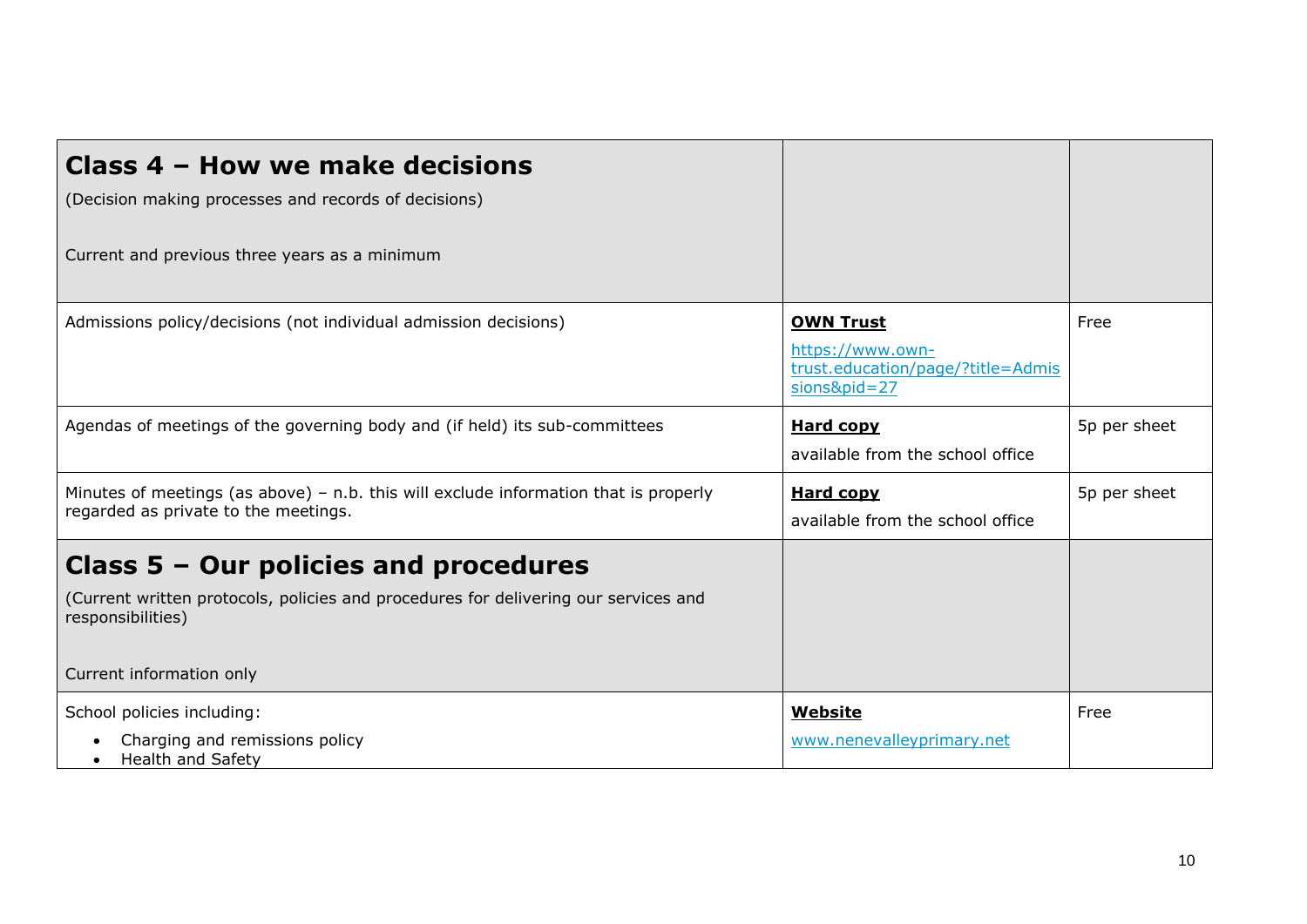| Complaints procedure<br>$\bullet$<br>Staff conduct policy<br>Discipline and grievance policies<br>-Staffing structure implementation plan<br>-Information request handling policy (under development)<br>Equality and diversity (including equal opportunities) policies<br>Staff recruitment policies            | <b>or</b><br>www.own-trust.education for<br><b>Trust Policies</b><br><b>Hard copy</b><br>available from the school office | 5p per sheet         |
|-------------------------------------------------------------------------------------------------------------------------------------------------------------------------------------------------------------------------------------------------------------------------------------------------------------------|---------------------------------------------------------------------------------------------------------------------------|----------------------|
| Pupil and curriculum policies, including:<br>Curriculum<br>Relationships and Sex Education<br>Special educational needs<br>Accessibility<br><b>Equality and Diversity</b><br>Collective worship<br>Careers education<br>Pupil discipline                                                                          | <b>Website</b><br>www.nenevalleyprimary.net<br><b>Hard copy</b><br>available from the school office                       | Free<br>5p per sheet |
| Records management and personal data policies, including:<br>Information security policies<br>$\bullet$<br>Records retention destruction and archive policies<br>Data protection (including information sharing policies)                                                                                         | <b>Website</b><br>www.nenevalleyprimary.net<br><b>Hard copy</b><br>available from the school office                       | Free<br>5p per sheet |
| Charging regimes and policies.<br>This should include details of any statutory charging regimes. Charging policies should<br>include charges made for information routinely published. They should clearly state what<br>costs are to be recovered, the basis on which they are made and how they are calculated. | <b>Website</b><br>www.nenevalleyprimary.net<br><b>Hard copy</b><br>available from the school office                       | Free<br>5p per sheet |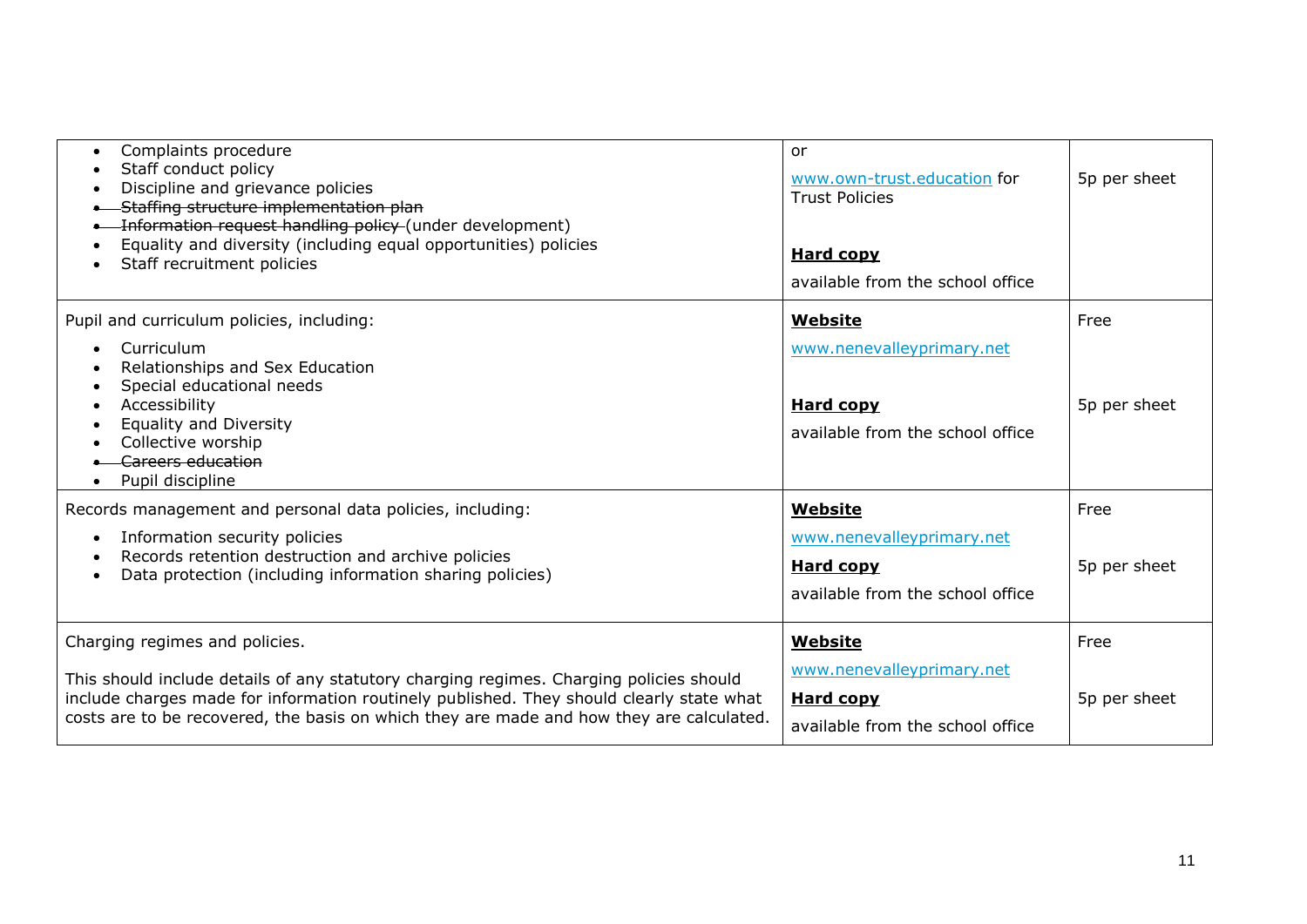| <b>Class 6 - Lists and Registers</b>                                                                                                                |                           |      |
|-----------------------------------------------------------------------------------------------------------------------------------------------------|---------------------------|------|
| Currently maintained lists and registers only                                                                                                       |                           |      |
| Curriculum circulars and statutory instruments                                                                                                      | Inspection only           | Free |
| Disclosure logs                                                                                                                                     |                           |      |
| Asset register                                                                                                                                      | Inspection only           | Free |
| Any information the school is currently legally required to hold in publicly available<br>registers (THIS DOES NOT INCLUDE THE ATTENDANCE REGISTER) | Inspection only           | Free |
| Class $7$ – The services we offer                                                                                                                   |                           |      |
| (Information about the services we offer, including leaflets, guidance and newsletters<br>produced for the public and businesses)                   |                           |      |
| Current information only                                                                                                                            |                           |      |
| Extra-curricular activities                                                                                                                         | <b>Website</b>            | Free |
|                                                                                                                                                     | www.nenevalleyprimary.net |      |
|                                                                                                                                                     | (some links)              |      |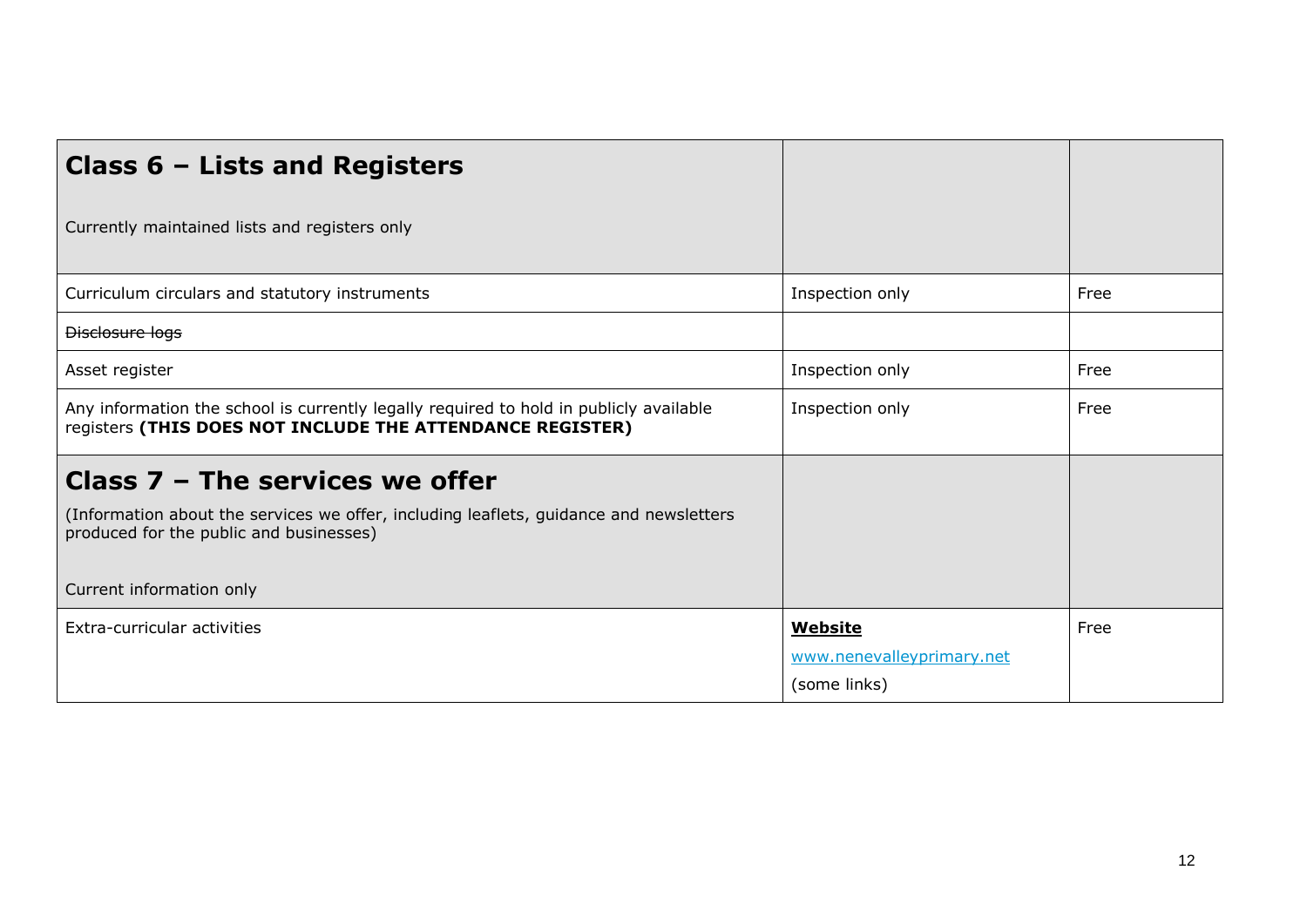| Out of school clubs                                                                  | <b>Website</b><br>www.nenevalleyprimary.net<br>(some links)                                                         | Free                 |
|--------------------------------------------------------------------------------------|---------------------------------------------------------------------------------------------------------------------|----------------------|
| School publications                                                                  | <b>Website</b><br>www.nenevalleyprimary.net<br>(some links)<br><b>Hard copy</b><br>available from the school office | Free<br>5p per sheet |
| Services for which the school is entitled to recover a fee, together with those fees | <b>Website</b><br>www.nenevalleyprimary.net<br><b>Hard copy</b><br>available from the school office                 | Free<br>5p per sheet |
| Leaflets books and newsletters                                                       | <b>Website</b><br>www.nenevalleyprimary.net<br><b>Hard copy</b><br>available from the school office                 | Free<br>5p per sheet |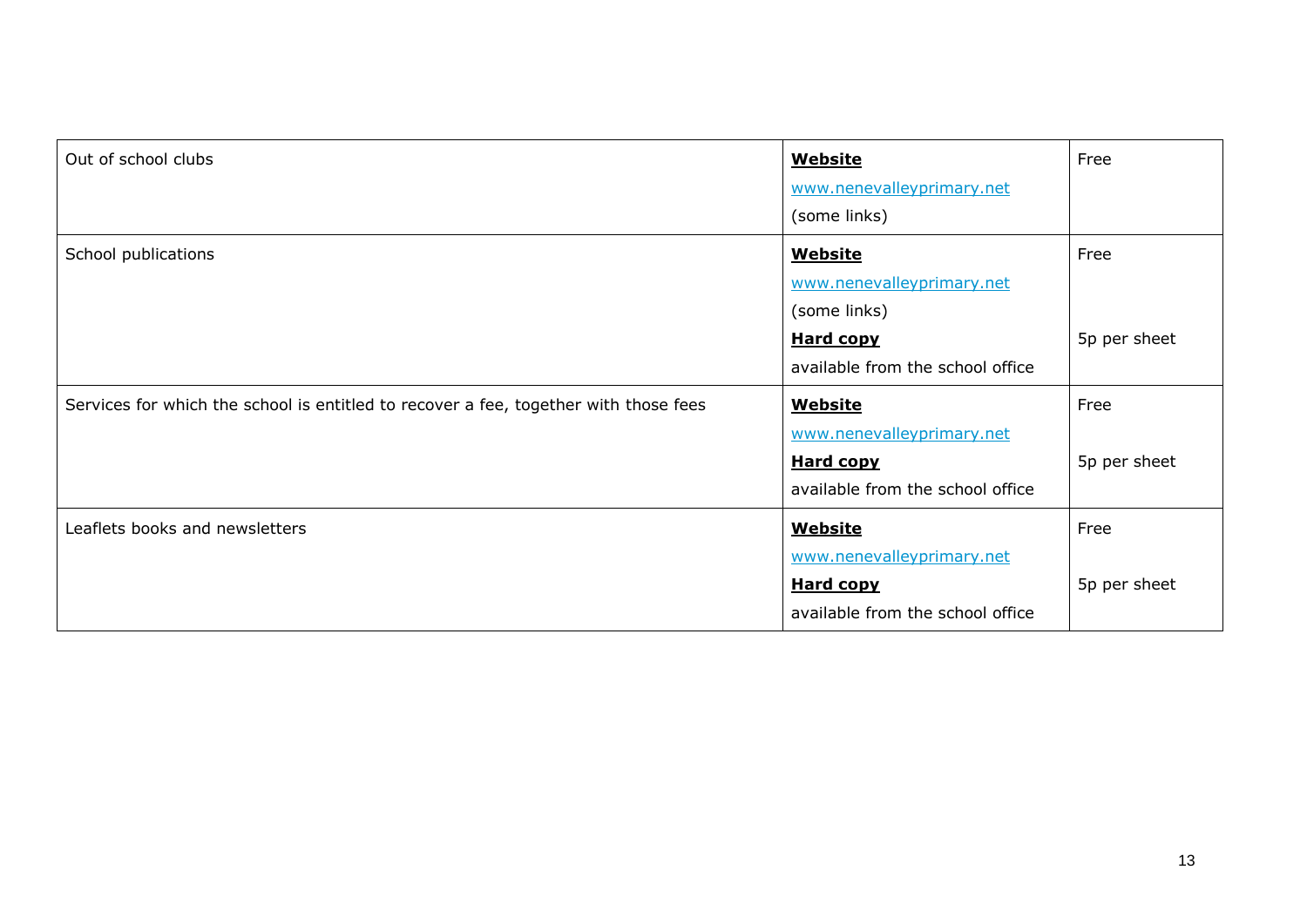| <b>Additional Information</b>                                                                                    |  |
|------------------------------------------------------------------------------------------------------------------|--|
| This will provide schools with the opportunity to publish information that is not itemised in<br>the lists above |  |
|                                                                                                                  |  |
|                                                                                                                  |  |
|                                                                                                                  |  |
|                                                                                                                  |  |
|                                                                                                                  |  |

## **Contact details:**

Nene Valley Primary School, Sugar Way, Peterborough PE2 9RT Tel: 01733 897517, email: office@nenevalleyprimary.net